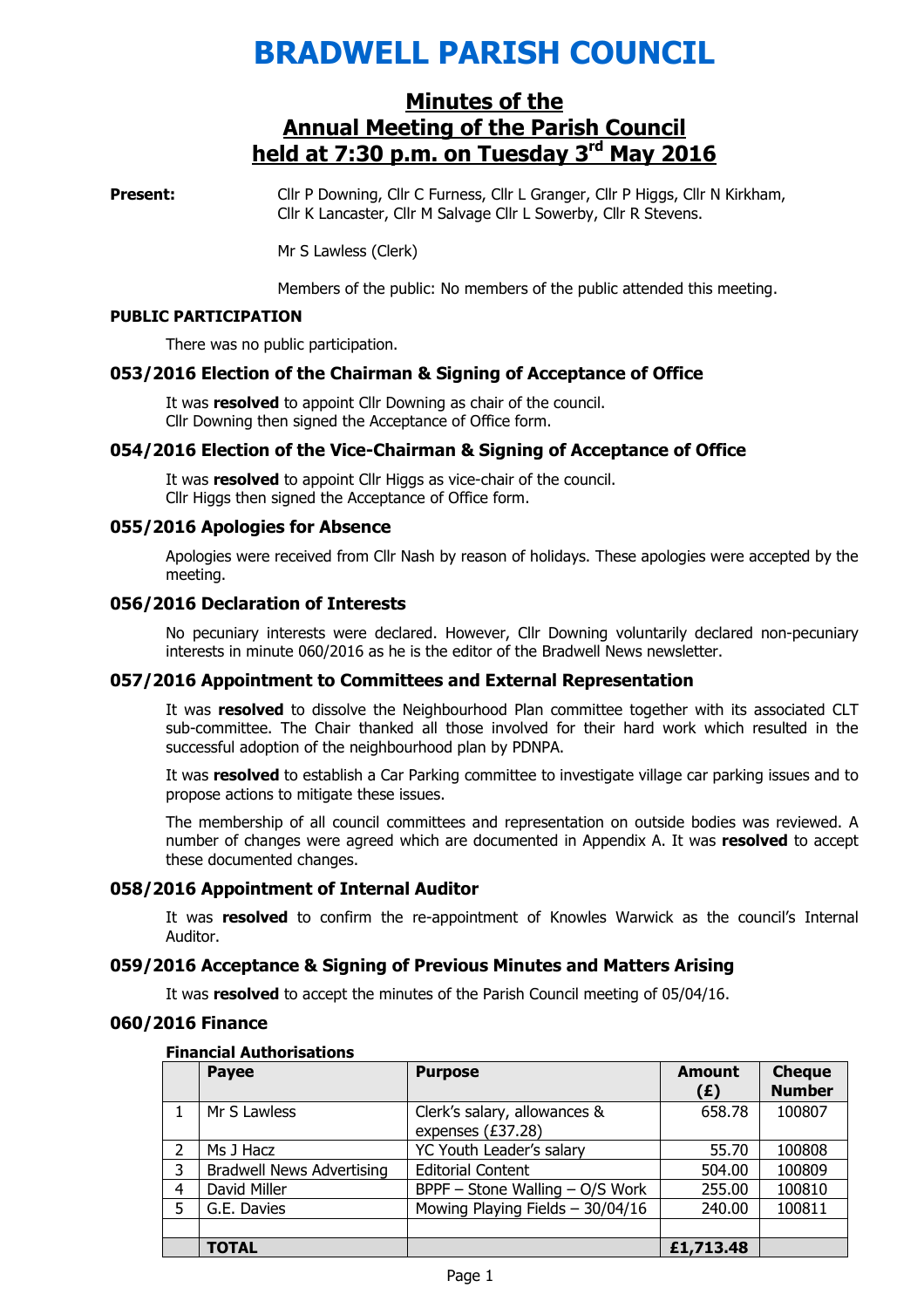It was resolved to authorise the above five transactions above together with the following six supplementary transactions.

|    | Payee                                     | <b>Description</b>                               | <b>Amount</b> | <b>Cheque</b> |
|----|-------------------------------------------|--------------------------------------------------|---------------|---------------|
|    |                                           |                                                  |               |               |
| 6  | Mr A Samwell                              | Cleaning glass in Bus Shelters                   | 10.00         | 100812        |
| 7  | Mr G Storey                               | Caretaking & Inspections                         | 112.00        | 100813        |
| 8  | Mr J Frith                                | Caretaking - Mowing<br>Peace<br>gardens          | 40.00         | 100814        |
| 9  | <b>Bradwell Packaging</b><br>Services Ltd | 25/04<br>Charges<br>Storage<br>$ \,$<br>29/05/16 | 60.00         | 100815        |
| 10 | Mr Simon Hill                             | Caretaking - Treatment of BPPF<br>benches        | 140.00        | 100816        |
| 11 | <b>High Peak Heating</b><br>Supplies      | <b>Caretaking Materials</b>                      | 123.28        | 100817        |
|    |                                           |                                                  |               |               |
|    | <b>TOTAL</b>                              |                                                  | £485.28       |               |

#### Other Financial Matters

The Clerk gave his financial report including receipt of the precept & Support Grant from DDDC, progress with the 2015/16 year-end accounts and internal audit, and an update on the PAYE system.

The council's banking arrangements were reviewed. The balances held in the two banks were considered and the Clerk is to investigate opening a third bank account to ensure that the council's individual bank balances remain below the £75k guarantee level. The signatories on each account were reviewed and it was resolved to confirm the existing signatories.

## 061/2016 Parish Council processes

The Terms of Reference (ToR) of the Carnival, the Finance, the Playing Fields & Open Spaces and the Youth Club committees were reviewed. It was resolved to adopt the Carnival ToR with one change and the Playing Fields and Open Spaces ToR without change. The Finance ToR is to be reviewed at the next Finance committee meeting and the Youth Club ToR under 070/2016 below.

The draft Terms of Reference of the Car Parking committee were reviewed. It was resolved to adopt these ToR subject to a number of changes.

The current version of the Standing Orders and Chairmanship document was reviewed and it was resolved to adopt this document unchanged.

It was noted that should there be any changes to members' "Register of Disclosable Pecuniary Interests" declarations, then this declaration should be updated and the documents then forwarded to DDDC by the Clerk.

The Financial Regulations document is to be reviewed at the next Finance committee meeting.

The council's policies were reviewed. Concern was expressed that the latest version of this document was not posted to the website for inspection. These policies are to be reviewed at the next PC meeting.

The Complaints Procedure is to be reviewed under 070/2016 below.

The running of the Annual Parish Meeting (APM) was reviewed. The Chair thanked all members for their help in running this successful village meeting. The proceeding all went to plan and the new seating arrangements, with councillors seated among attendees, was well received. A discussion followed about increasing the ownership of and the involvement in this meeting by the village residents. These points will be considered when planning the next APM.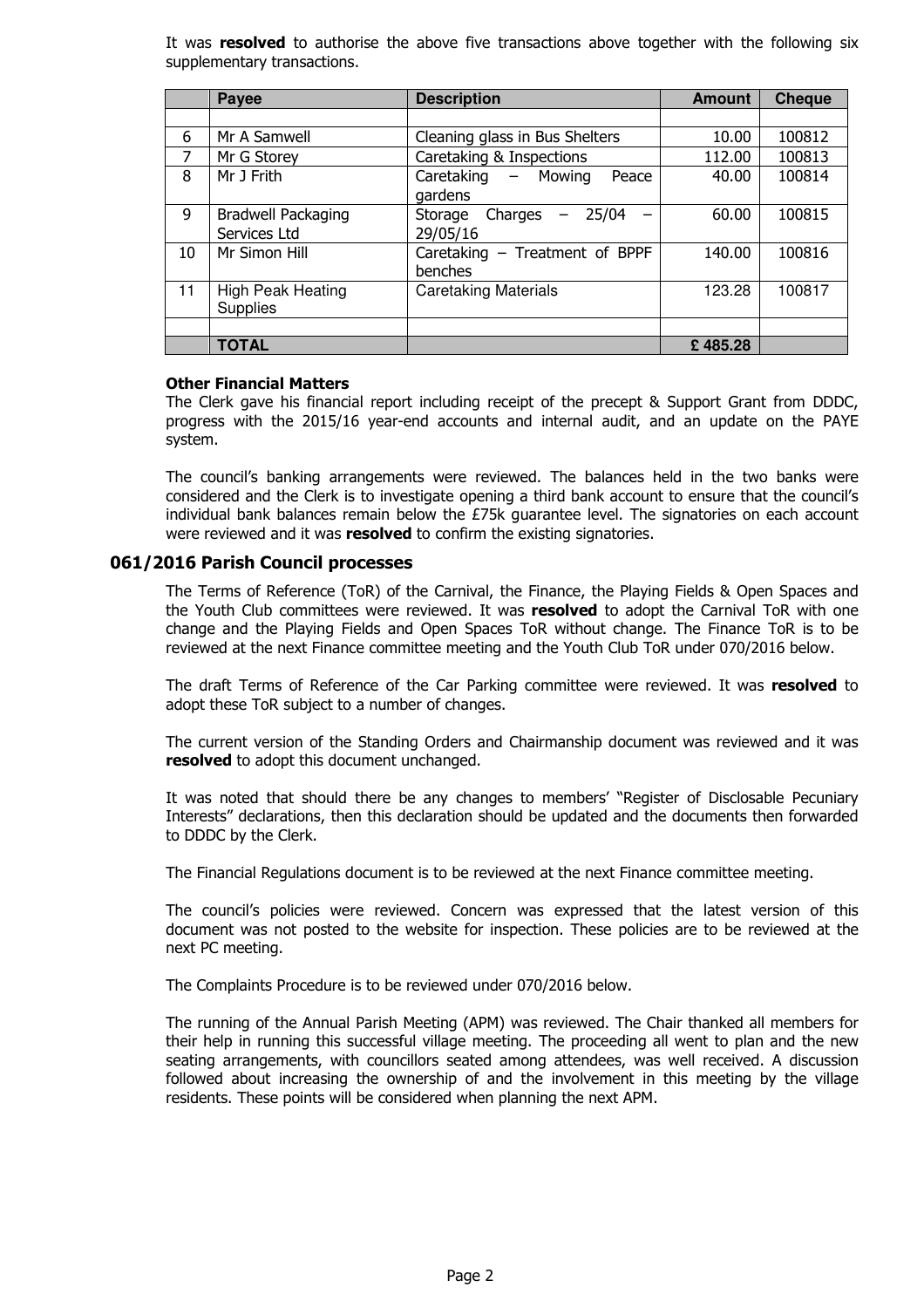## 062/2016 Village Issues / Initiatives

Cllr Stevens gave her report from the Carnival committee. She reported that the next committee meeting was planned for 26/05/16.

Some additional attractions were suggested by members for the Carnival.

The suggestion that the PC organises the 'Bradwell Open Gardens' event during Carnival Week was discussed. T. Sheppard & K. Lancaster volunteered to organise this event on behalf of the CLT. The Clerk was asked to advise Mrs M. Morley of these volunteers.

## 063/2016 Playing Fields, Open Spaces & Village Caretaking

Cllr Stevens gave her progress report from the Playing Fields & Open Spaces committee. She reported that some residents had expressed concern that the council was proposing to spend more money on Town Bottom playing field (the conversion of the basket ball court to a toddler's play area) while Beggars Plot was overlooked for improvements. Cllr Higgs noted that the Financial 5 year plan stated that the playing fields equipment should be broadly maintained at the present level. It was decided that the new chair of this committee, Cllr Lancaster, should review the position and recommend how best to proceed.

Cllr Granger gave her report on progress in the development of a car park in Soft Water Lane. She reported that a number of quotations have been obtained in response to the Invitation to Tender and that these were in the process of being assessed. The work would cost in the region of  $E17k$ plus another £1k for the security posts. If the utility services under the plot were still live, then some additional cost could be incurred in resolving these. It was resolved to proceed with this project.

The charging policy for these parking spaces is to be decided by the new Car Parking committee. It is expected that the charges would cover a 10-year payback on development costs plus £2k p.a. for maintenance costs.

The planned availability of these parking spaces is to be advertised in the June edition of Bradwell News.

Progress in dealing with the council quarry in Bradwell Dale was considered. It was noted that no progress can be made until the land owner of the adjacent land has retrieved his deeds from the Land Registry. He has not yet informed us that the deeds have been returned.

Progress in acquiring and installing a second defibrillator in the village was considered. It was reported that the second defibrillator is available at the Bakehouse and that Cllr Lancaster should continue efforts to contact Great Hucklow PC to understand how they installed their defibrillator. The Clerk is to collect the defibrillator and case from the Bakehouse.

The need to spring clean the council store facilities at TBPF was considered. It was decided to meet at the store at 10:00 on either Saturday  $21^{st}$  or Sunday  $22^{nd}$  May subject to suitable weather.

The Clerk gave an update on recent caretaking activities.

## 064/2016 DCC Highways and Rights of Way

Progress in the initiative to install planters at Dale End was reviewed. The licence to site the planters has now been obtained from DCC. The Clerk is to respond to the email from one resident and the draft response to the second resident was agreed subject to a change.

Cllrs Lancaster and Sowerby are to contact the cement works to order the planters and to discuss the installation.

The invitation from DCC to comment on the proposed Derbyshire & Derby Minerals Local Plan by  $12<sup>th</sup>$  June 2016 was considered. It was decided that members should review this plan and then make their own individual responses.

The DCC invitation to comment (by 26/09/16) on a temporary road closure application for the Bradwell Remembrance Service on Sunday  $13<sup>th</sup>$  November 2016 was considered. The Clerk is to respond stating that council does not object to this closure.

Cllr Furness asked if the DCC Rights of Way team has been successful in its application for a grant to carry out work on Bradwell Edge. The Clerk is to contact them for an update. Cllr Furness asked that this matter be included in future PC agendas.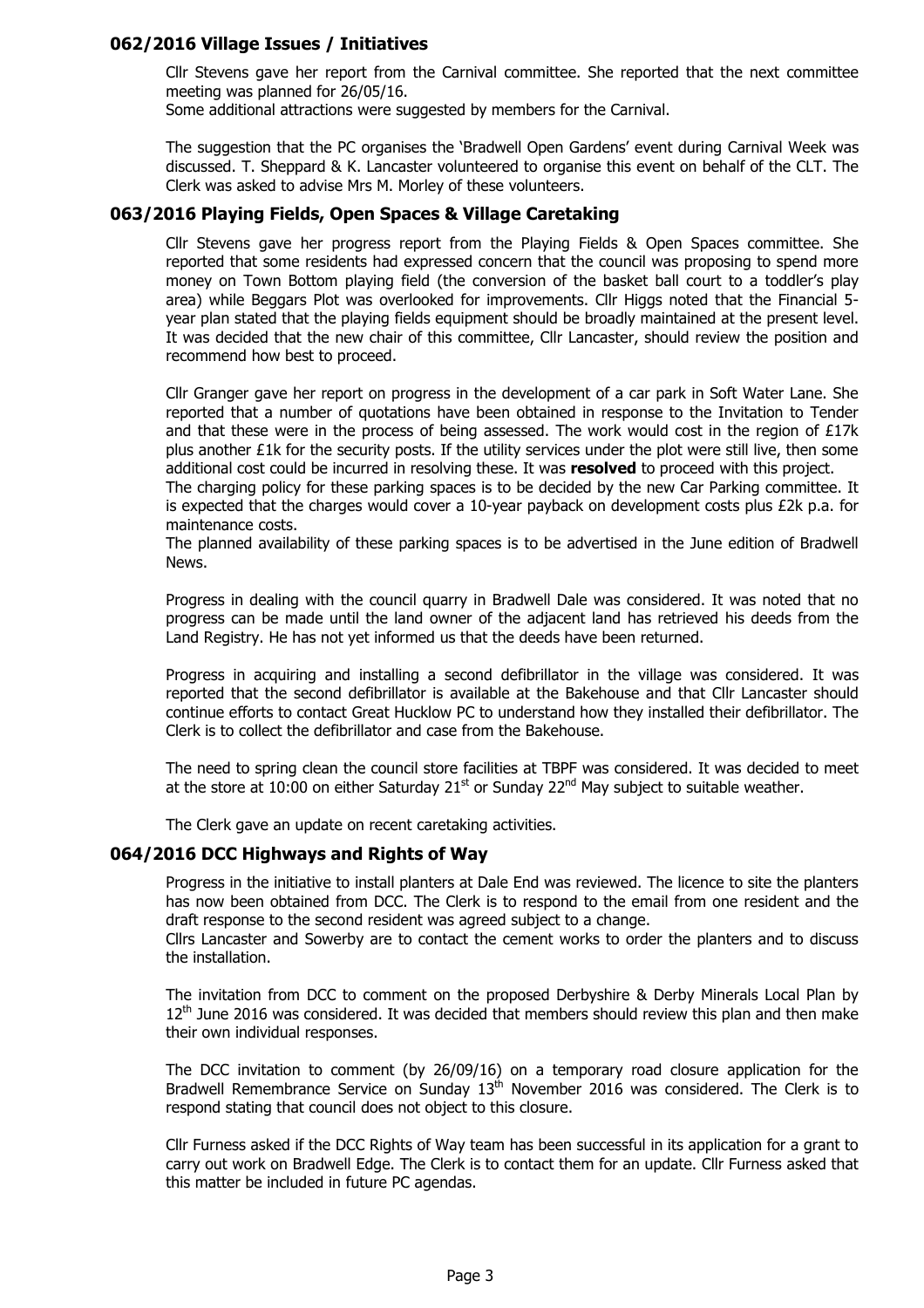## 065/2016 PDNPA & Planning Applications

| <b>Type</b> | Date of<br>Application<br><b>Notice</b> | Reference        | Property                                              | Summary                                              |  |  |  |
|-------------|-----------------------------------------|------------------|-------------------------------------------------------|------------------------------------------------------|--|--|--|
| Granted     | 20/11/15                                | NP DDD 1115 1108 | <b>Bethlehem</b><br>Chapel,<br>Hugh<br>Lane, Bardwell | Loft<br>Conversion,<br>roof<br>lights & Gable window |  |  |  |
|             |                                         |                  |                                                       |                                                      |  |  |  |

The granting of permission for the above application was noted.

Progress with the amended planning application (NP DDD 0815 0779) for the Newburgh site involving the demolition of existing industrial buildings, the development of 55 dwellings (C3), and the erection of a 929 m2 industrial unit was considered. It was noted that this application has been deferred to the PDNPA June Planning committee meeting and that a response to the latest amendment is required. It was noted that there are still quite a number of inconsistencies in the documentation on the PDNPA website. It was decided that Cllrs Downing & Higgs should draft an initial response to be circulated for agreement by all prior to it being sent to PDNPA.

Progress in the handling of cases of development to properties in the parish of which the council is unaware was considered. This matter is to be raised with Sarah Fowler and at the PDNPA Enforcement & Monitoring training courses in May & June.

Cases where PDNPA apply inappropriate conditions when granting planning consent were considered. It was decided to defer this until the next meeting.

## 066/2016 Other Partner Authorities / Agencies

The invitation from the Derbyshire Constabulary to contribute towards the cost of a non-evidential laser to assist with the Community Speed Watch scheme was considered. Members considered this to be an ineffective approach to managing speed issues in the village. It was decided that Cllr Downing and the Clerk should respond to this invitation by asking the Police to attend the next PC meeting to help explain a number of aspects of this approach.

It was noted that a poll for the election of the Derbyshire Police and Crime Commissioner will be held on Thursday 5<sup>th</sup> May 2016.

The DDDC invitation to comment (by 19/05/16) on its draft Local Plan was considered. It was noted that this Local Plan does not affect Bradwell and that no response should be made.

## 067/2016 Reports from Council Representatives on Outside Bodies / Attendance at External Meetings / Relationship with Local Authorities & Other Bodies

| <b>Date</b> | <b>Event</b>                                                                                 | <b>Council</b><br><b>Representative(s)</b> |
|-------------|----------------------------------------------------------------------------------------------|--------------------------------------------|
|             |                                                                                              |                                            |
| 09/04/16    | OSS – 'Restoring the Record' Training for DMMO appl'ns<br>6 Mount St., Manchester from 09:30 |                                            |
| 11/04/16    | DALC Spring Seminar (£40 pp)<br>Walton, Chesterfield from 10:00 to 15:30                     |                                            |
| 12/04/16    | SLCC - 1 day course on Management of Common Land<br>Knutsford, Cheshire @ £145 pp            |                                            |
| 20/04/16    | DALC Neighbourhood Planning seminar<br>Aldern House, Bakewell from 10:00 to 13:00            |                                            |
|             |                                                                                              |                                            |

#### Recent Meetings: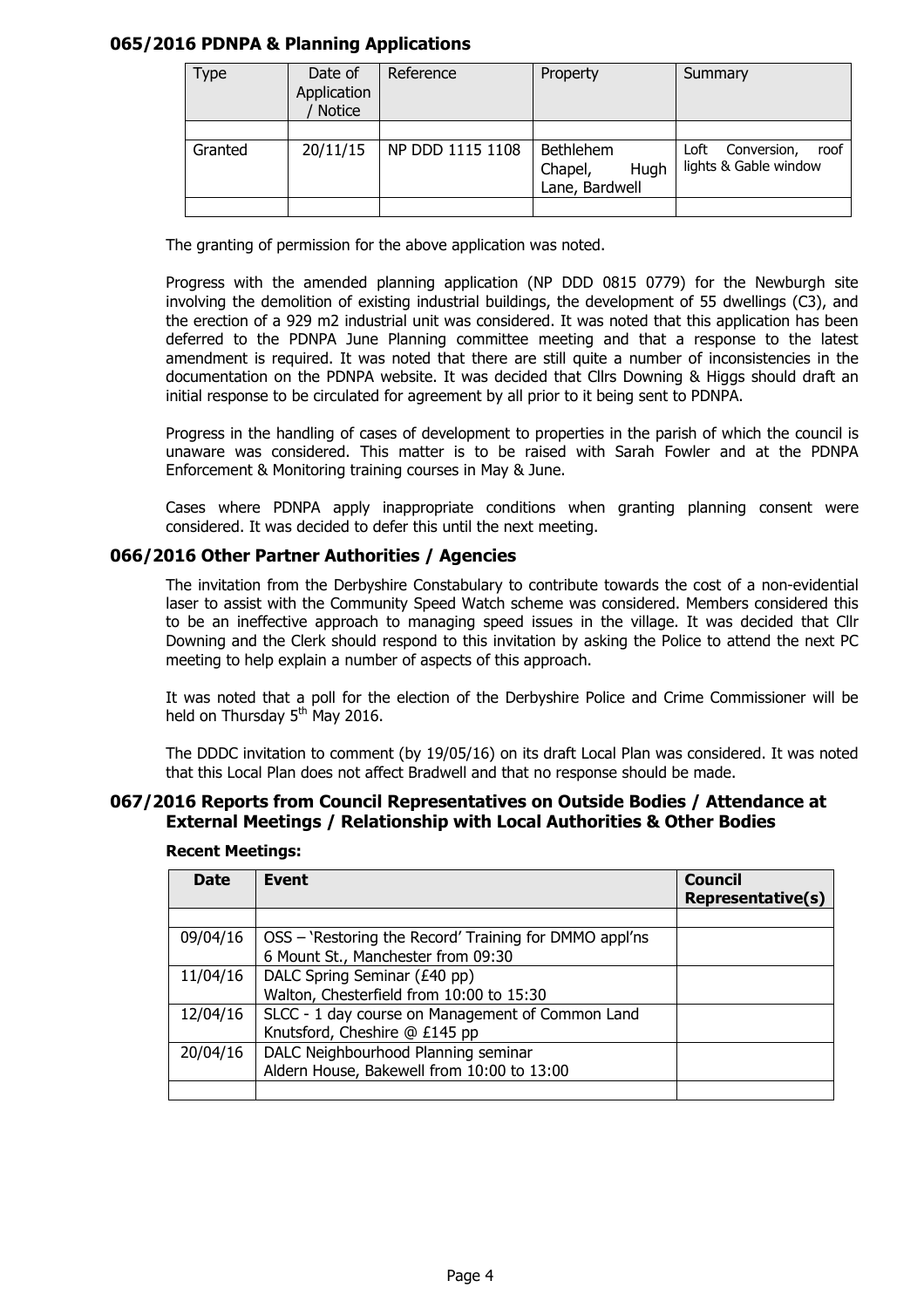## Future Meetings:

| <b>Date</b> | Event                                     | <b>Council</b><br><b>Representative(s)</b> |
|-------------|-------------------------------------------|--------------------------------------------|
|             |                                           |                                            |
| May - Aug   |                                           |                                            |
|             | <b>Various Locations</b>                  |                                            |
| 25/05/16    | Monitoring & Enforcement Training         | &<br><b>Cllrs</b><br>Downing               |
|             | Aldern House, Bakewell from 17:30         | Granger                                    |
| 02/06/16    | DDCVS - Good Governance Training          |                                            |
|             |                                           |                                            |
| 15/06/16    | Monitoring & Enforcement Training         | Cllr Kirkham?                              |
|             |                                           |                                            |
| 27/06/16    |                                           |                                            |
|             | County Hall, Matlock from $18:00 - 20:00$ |                                            |
|             |                                           |                                            |

The Clerk is to book the above Monitoring & Enforcement Training sessions.

## 068/2016 Publications / Information Received

| Date of<br><b>Information</b> | <b>Description</b>                                                        | <b>Decision</b><br>Req'd |
|-------------------------------|---------------------------------------------------------------------------|--------------------------|
|                               |                                                                           |                          |
| 24/03/16                      | DCC - Illegal Money Lending Training                                      |                          |
| 01/04/16                      | PDNPA - Walk in the Park event                                            |                          |
| 04/04/16                      | Came & Co - Spring Newsletter                                             |                          |
| 06/04/16                      | DDDC - Launch of new DDDC Website                                         |                          |
| 06/04/16                      | VCS - Volunteering Opportunities                                          |                          |
| 08/14/16                      | PDNPA - Hall celebrates 200 <sup>th</sup> Anniversary of Charlotte Bronte |                          |
| 11/04/16                      | PDNPA - Information on the Eroica Britannia festival - 17-19/06           |                          |
| 15/04/16                      | PDNPA - PDNP voted No 1 in 'Naturally Stunning' list                      |                          |
| 18/04/16                      | PDNPA – Stanage Pole replaced on $65th$ anniversary                       |                          |
| 21/04/16                      | PSI - Public Sector Network newsletter                                    |                          |
| 21/04/16                      | DDDC - Information on the Aviva Women's Cycling Tour                      |                          |
| 26/04/16                      | PDNPA - protecting the Monsal Trail's Heritage                            |                          |
|                               |                                                                           |                          |

The above publications were noted.

## 069/2016 Date of Next meeting

The next council meeting is planned to start at 7:30 p.m. on Tuesday  $7<sup>th</sup>$  June 2016 in the Methodist Lounge, Towngate, Bradwell.

## PART II – CONFIDENTIAL INFORMATION

## 070/2016 Village Initiatives

It was resolved that in view of the confidential nature of the business about to be transacted, it is advisable in the public interest that the press and public be temporarily excluded and they be instructed to withdraw.

The reason given for this exclusion is under the Freedom of Information Act exemption Section 40  $$ personal information.

A report from the Youth Club committee was received. It was resolved that the Clerk should write to a volunteer and to the parent of a YC member.

#### The meeting concluded at 10:45 p.m.